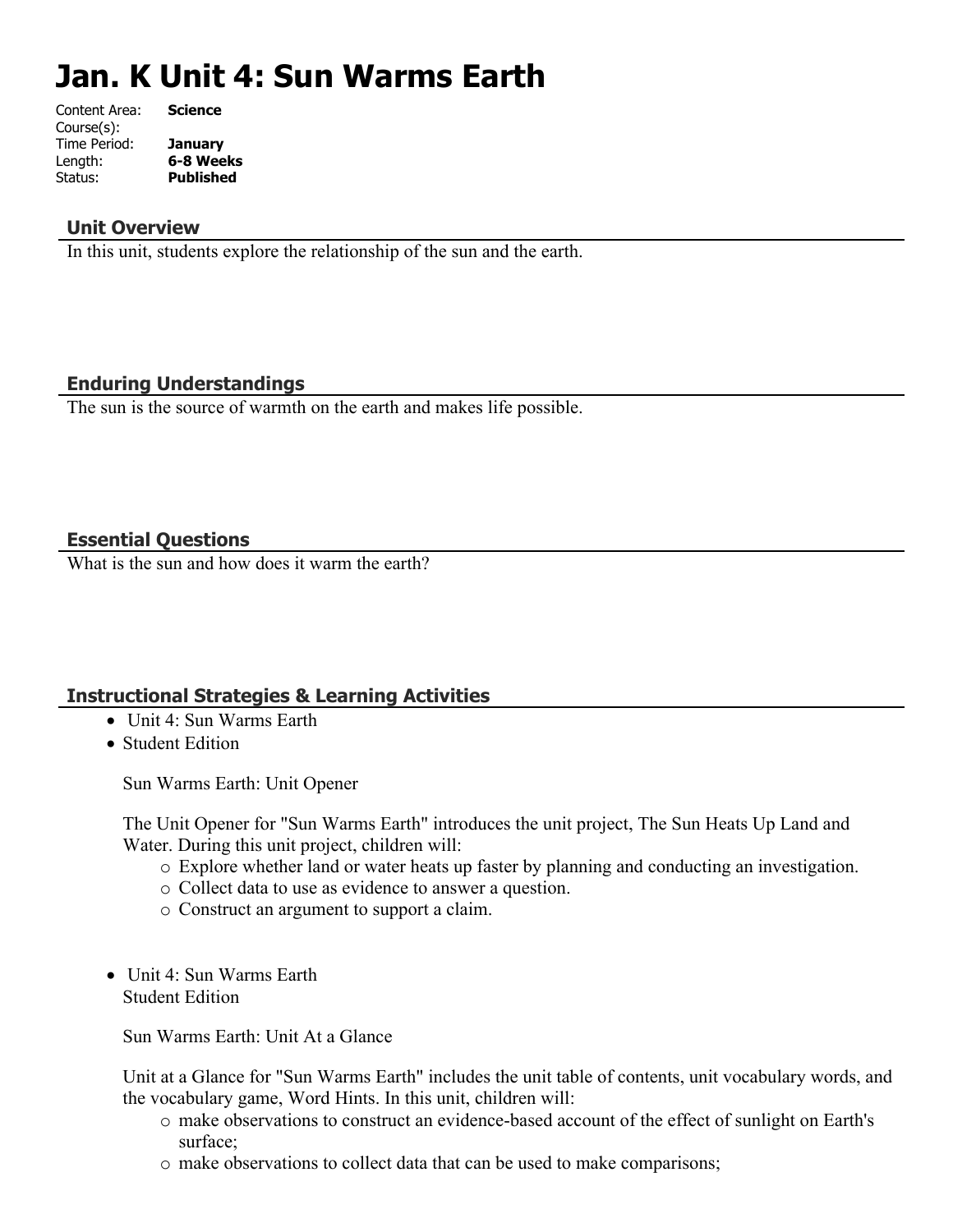- o use tools and materials provided to design and build a device that protects people from the sun;
- o describe the causes that create observable patterns associated with the effect of sunlight on Earth's surface.

Unit 4: Sun Warms Earth

• Teacher Edition

Sun Warms Earth: Integrating the NGSS\* Three Dimensions of Learning

This section details the Performance Expectations covered in the unit "Sun Warms Earth."

• Unit 4: Sun Warms Earth Teacher Edition

Sun Warms Earth: 3D Unit Planning

Planning resources are available for each lesson and hands-on activity in the unit "Sun Warms Earth."

• Unit 4: Sun Warms Earth Teacher Edition

Sun Warms Earth: Differentiate Instruction

This page provides differentiated support for this unit's Science & Engineering Leveled Readers, "What Can We Learn About Matter?" and "Patterns in the Sky."

• Unit 4: Sun Warms Earth Teacher Edition

Sun Warms Earth: Connecting with NGSS

These opportunities for informal science learning provide local context and extend and enhance concepts from the unit "Sun Warms Earth."

• Unit 4: Sun Warms Earth Teacher Edition

Sun Warms Earth: Unit Project: The Sun Heats Up Land and Water

During the unit project "The Sun Heats Up Land and Water," children will:

- o Explore whether land or water heats up faster by planning and conducting an investigation.
- o Collect data to use as evidence to answer a question.
- o Construct an argument to support a claim.
- Unit 4: Sun Warms Earth Teacher eBook

Sun Warms Earth: Unit Opener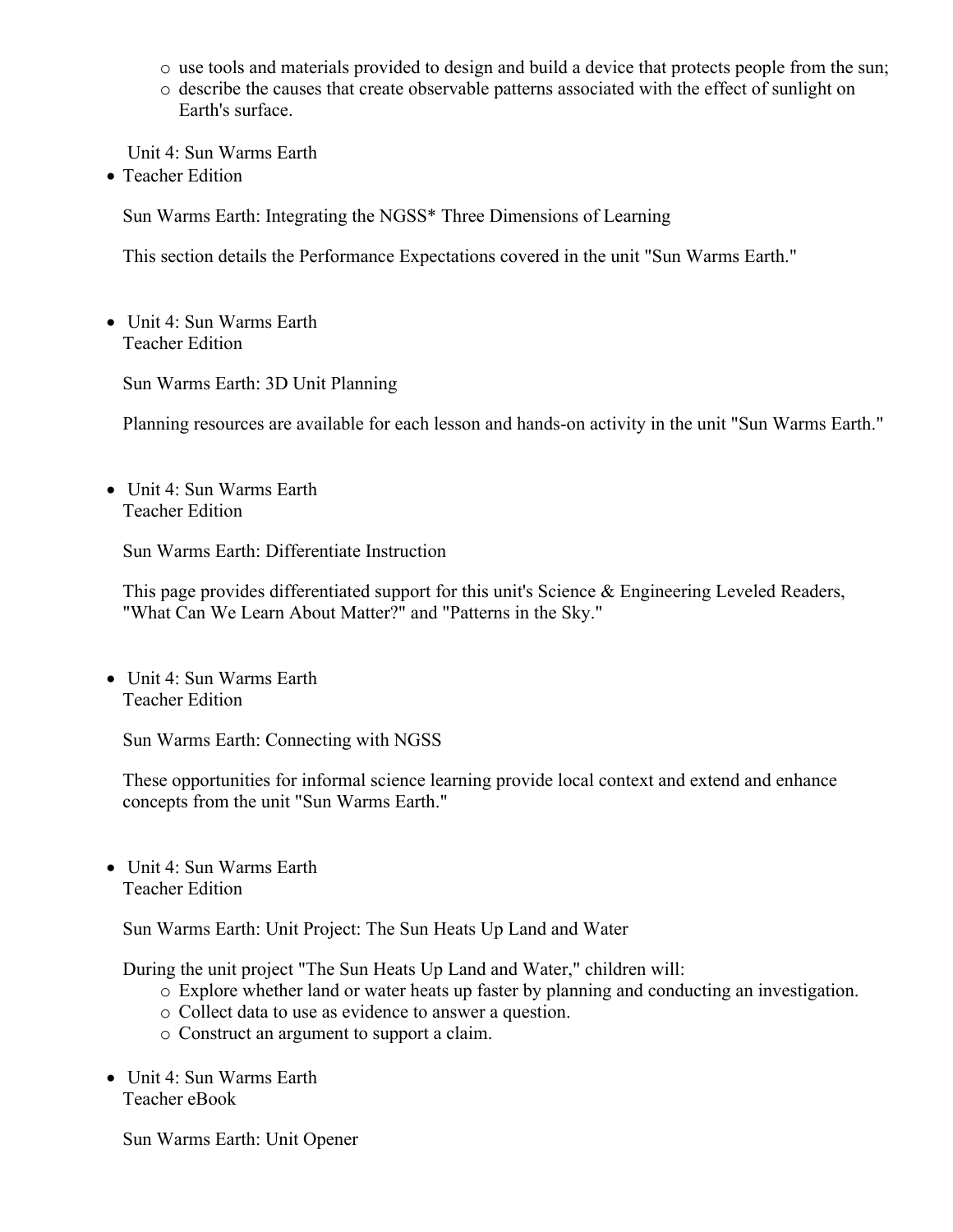The Unit Opener introduces the unit "Sun Warms Earth" and the unit project, The Sun Heats Up Land and Water.

- Unit 4: Sun Warms Earth
- Online Assessment

Sun Warms Earth: Unit Pretest

The interactive Unit Pretest for "Sun Warms Earth" focuses on prerequisite knowledge. The test is composed primarily of DOK 1 items that evaluate student preparedness for the upcoming content.

o Home Letter

Sun Warms Earth: Home Letter

This is the home letter for the unit "Sun Warms Earth."

o Unit 4: Sun Warms Earth Student Edition

Sun Warms Earth: Unit Performance Task: Engineer It - Build a Model Shelter

During the Performance Task "Engineer It - Build a Model Shelter," children will design a model shelter from the sun and analyze test results to determine its effect on the pattern of sunlight on Earth's surface.

o Unit 4: Sun Warms Earth Student Edition

Sun Warms Earth: Unit Review

The Unit Review assesses student understanding of key ideas and concepts from the unit "Sun Warms Earth."

Unit 4: Sun Warms Earth

o You Solve It

Going Outside to Play!

In Going Outside to Play, students learn about the effect of sunlight on Earth's surface by collecting temperature data of different materials in an outdoor yard. They analyze the data to construct an argument about the best times for outside human activity.

- o Unit 4: Sun Warms Earth
- o Student eBook

Sun Warms Earth: Unit Performance Task: Engineer It - Build a Model Shelter

During the Performance Task "Engineer It - Build a Model Shelter," children will design a model shelter from the sun and analyze test results to determine its effect on the pattern of sunlight on Earth's surface.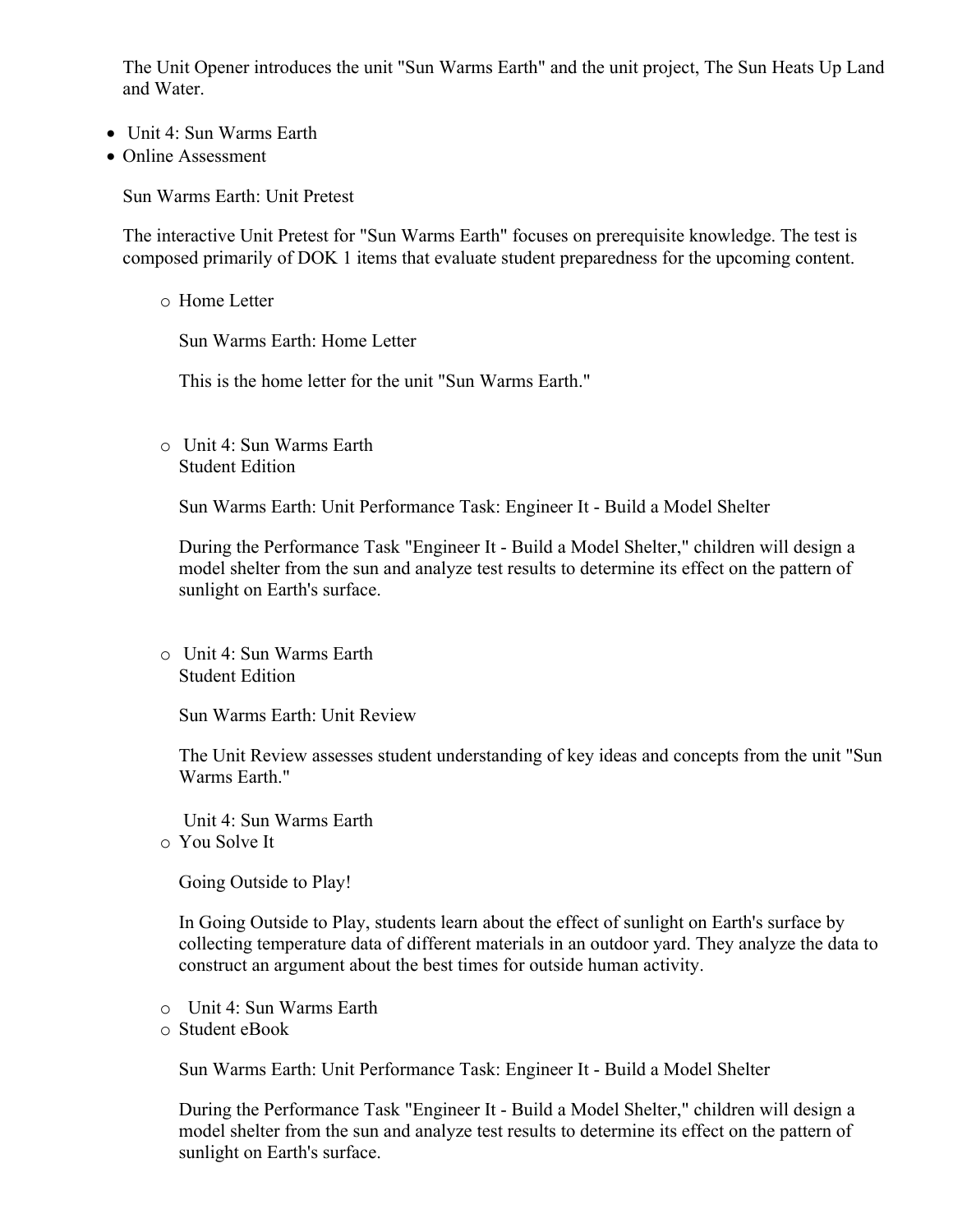#### Launch

o

o Unit 4: Sun Warms Earth Leveled Readers - Blue

On-Level: What Can We Learn About Matter?

The leveled reader "What Can We Learn About Matter?" is designed for on-level readers and can be used to enrich key concepts from the unit "Sun Warms Earth."

o Unit 4: Sun Warms Earth Leveled Readers - Green

Enrichment: Cooking Matter Changes It

The leveled reader "Cooking Matter Changes It" is designed for above-level readers and can be used to extend key concepts from the unit "Sun Warms Earth." Unit 4: Sun Warms Earth

o Leveled Readers - Red

Extra-Support: What Can We Learn About Matter?

The leveled reader "What Can We Learn About Matter?" is designed for below-level readers and can be used to reinforce key concepts from the unit "Sun Warms Earth." Unit 4: Sun Warms Earth

o Leveled Readers Teacher's Guide

Topic 3: Matter

The Leveled Readers Teachers Guide provides teaching strategies and support (as well as reproducible English and Spanish worksheets) for the Unit 4 readers "What Can We Learn About Matter?" and "Cooking Matter Changes It." On-Level and Extra-Support worksheets focus on vocabulary development, while Enrichment worksheets reinforce and enrich content.

- o Unit 4: Sun Warms Earth
- o Assessment Guide

Sun Warms Earth: Unit Test

The Unit Test for "Sun Warms Earth" assesses students' ability to apply knowledge to solve problems and explain phenomena in relation to the Performance Expectations associated with the unit. In this unit, children:

- make observations to construct an evidence-based account of the effect of sunlight on Earth's surface;
- $\blacksquare$  make observations to collect data that can be used to make comparisons;
- use tools and materials provided to design and build a device that protects people from the sun;
- describe the causes that create observable patterns associated with the effect of sunlight on Earth's surface.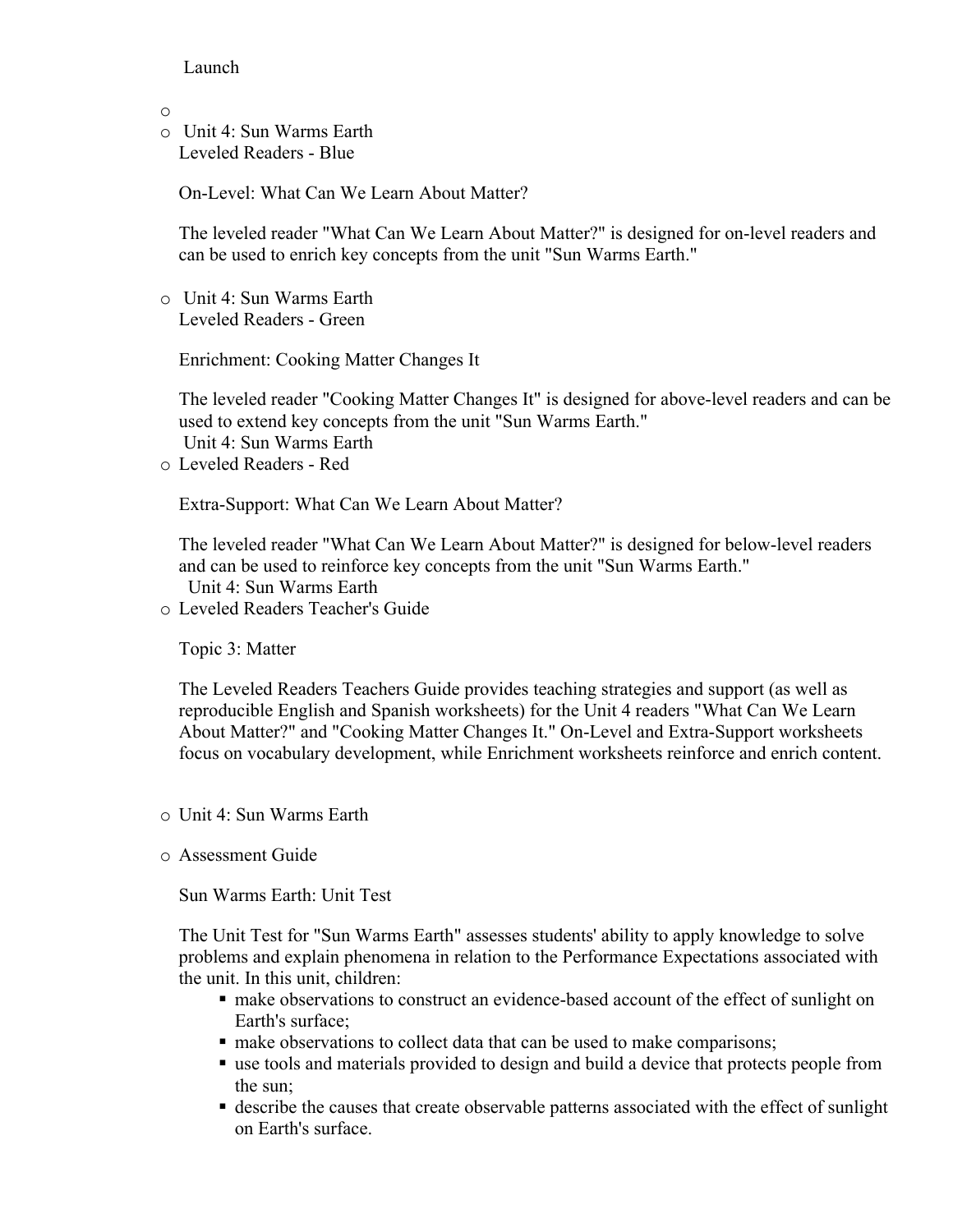Unit 4: Sun Warms Earth

o Unit Project Worksheet

Sun Warms Earth: Unit Project: The Sun Heats Up Land and Water (Editable)

This is the editable Unit Project worksheet for "The Sun Heats Up Land and Water." During this project, children will:

- Explore whether land or water heats up faster by planning and conducting an investigation.
- Collect data to use as evidence to answer a question.
- Construct an argument to support a claim.

Unit 4: Sun Warms Earth

o Unit Performance Task Worksheet

Sun Warms Earth: Unit Performance Task: Engineer It - Build a Model Shelter (Editable)

This is the editable Unit Performance Task worksheet for "Engineer It - Build a Model Shelter." During this task, children will design a model shelter from the sun and analyze test results to determine its effect on the pattern of sunlight on Earth's surface.

# **Integration of Career Exploration, Life Literacies and Key Skills**

| <b>CRP.K-12.CRP2</b> | Apply appropriate academic and technical skills.                                                                                                             |
|----------------------|--------------------------------------------------------------------------------------------------------------------------------------------------------------|
| CRP.K-12.CRP4        | Communicate clearly and effectively and with reason.                                                                                                         |
| TECH.9.4.2.CT.1      | Gather information about an issue, such as climate change, and collaboratively brainstorm<br>ways to solve the problem (e.g., K-2-ETS1-1, $6.3.2.$ GeoGl.2). |
| CRP.K-12.CRP8        | Utilize critical thinking to make sense of problems and persevere in solving them.                                                                           |
| WRK.9.2.2.CAP.1      | Make a list of different types of jobs and describe the skills associated with each job.                                                                     |
|                      | Different types of jobs require different knowledge and skills.                                                                                              |
| CRP.K-12.CRP1        | Act as a responsible and contributing citizen and employee.                                                                                                  |
| CRP.K-12.CRP6        | Demonstrate creativity and innovation.                                                                                                                       |
| CRP.K-12.CRP12       | Work productively in teams while using cultural global competence.                                                                                           |

# **Technology and Design Integration**

Smartboard lessons and technology.

Online Student Textbook

 $\bullet$ 

- Online Student Simulations
- STEM design challenge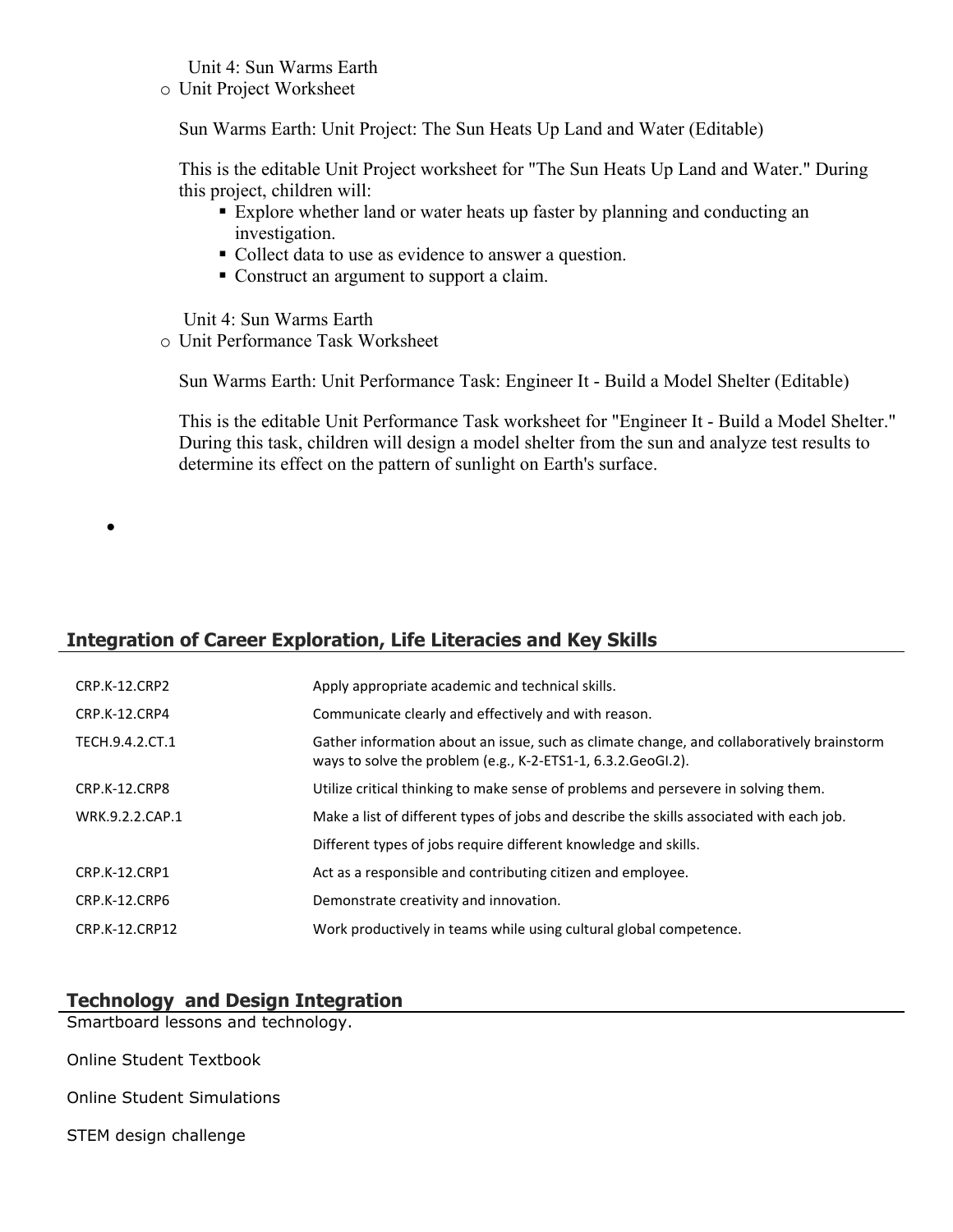| CS.K-2.8.2.2.ED.4 | Identify constraints and their role in the engineering design process.                                                                                                |
|-------------------|-----------------------------------------------------------------------------------------------------------------------------------------------------------------------|
| CS.K-2.8.2.2.ED.2 | Collaborate to solve a simple problem, or to illustrate how to build a product using the<br>design process.                                                           |
| TECH.8.2.2.D      | Abilities for a Technological World: The designed world is the product of a design process<br>that provides the means to convert resources into products and systems. |
| TECH.8.2.2.D.1    | Collaborate and apply a design process to solve a simple problem from everyday<br>experiences.                                                                        |
| CS.K-2.8.2.2.ED.1 | Communicate the function of a product or device.                                                                                                                      |
| CS.K-2.8.2.2.ED.3 | Select and use appropriate tools and materials to build a product using the design process.                                                                           |
| TECH.8.2.2.D.CS1  | Apply the design process.                                                                                                                                             |

## **Interdisciplinary Connections**

| MA.K.OA.A.2 | Solve addition and subtraction word problems, and add and subtract within 10, e.g., by<br>using objects or drawings to represent the problem.                                                       |
|-------------|-----------------------------------------------------------------------------------------------------------------------------------------------------------------------------------------------------|
| LA.RI.K.1   | With prompting and support, ask and answer questions about key details in a text.                                                                                                                   |
| LA.RI.K.2   | With prompting and support, identify the main topic and retell key details of a text.                                                                                                               |
| LA.RI.K.3   | With prompting and support, describe the connection between two individuals, events,<br>ideas, or pieces of information in a text.                                                                  |
| LA.RI.K.4   | With prompting and support, ask and answer questions about unknown words in a text.                                                                                                                 |
| LA.RI.K.5   | Identify the front cover, back cover, and title page of a book.                                                                                                                                     |
| LA.RI.K.6   | Name the author and illustrator of a text and define the role of each in presenting the<br>ideas or information in a text.                                                                          |
| LA.RI.K.7   | With prompting and support, describe the relationship between illustrations and the text<br>in which they appear (e.g., what person, place, thing, or idea in the text an illustration<br>depicts). |
| LA.RI.K.8   | With prompting and support, identify the reasons an author gives to support points in a<br>text.                                                                                                    |
| LA.RI.K.9   | With prompting and support, identify basic similarities in and differences between two<br>texts on the same topic (e.g., in illustrations, descriptions, or procedures).                            |
| LA.RI.K.10  | Actively engage in group reading activities with purpose and understanding.                                                                                                                         |

#### **Differentiation**

- Understand that gifted students, just like all students, come to school to learn and be challenged.
- Pre-assess your students. Find out their areas of strength as well as those areas you may need to address before students move on.
- Consider grouping gifted students together for at least part of the school day.
- Plan for differentiation. Consider pre-assessments, extension activities, and compacting the curriculum.
- Use phrases like "You've shown you don't need more practice" or "You need more practice" instead of words like "qualify" or "eligible" when referring to extension work.
- Encourage high-ability students to take on challenges. Because they're often used to getting good grades, gifted students may be risk averse.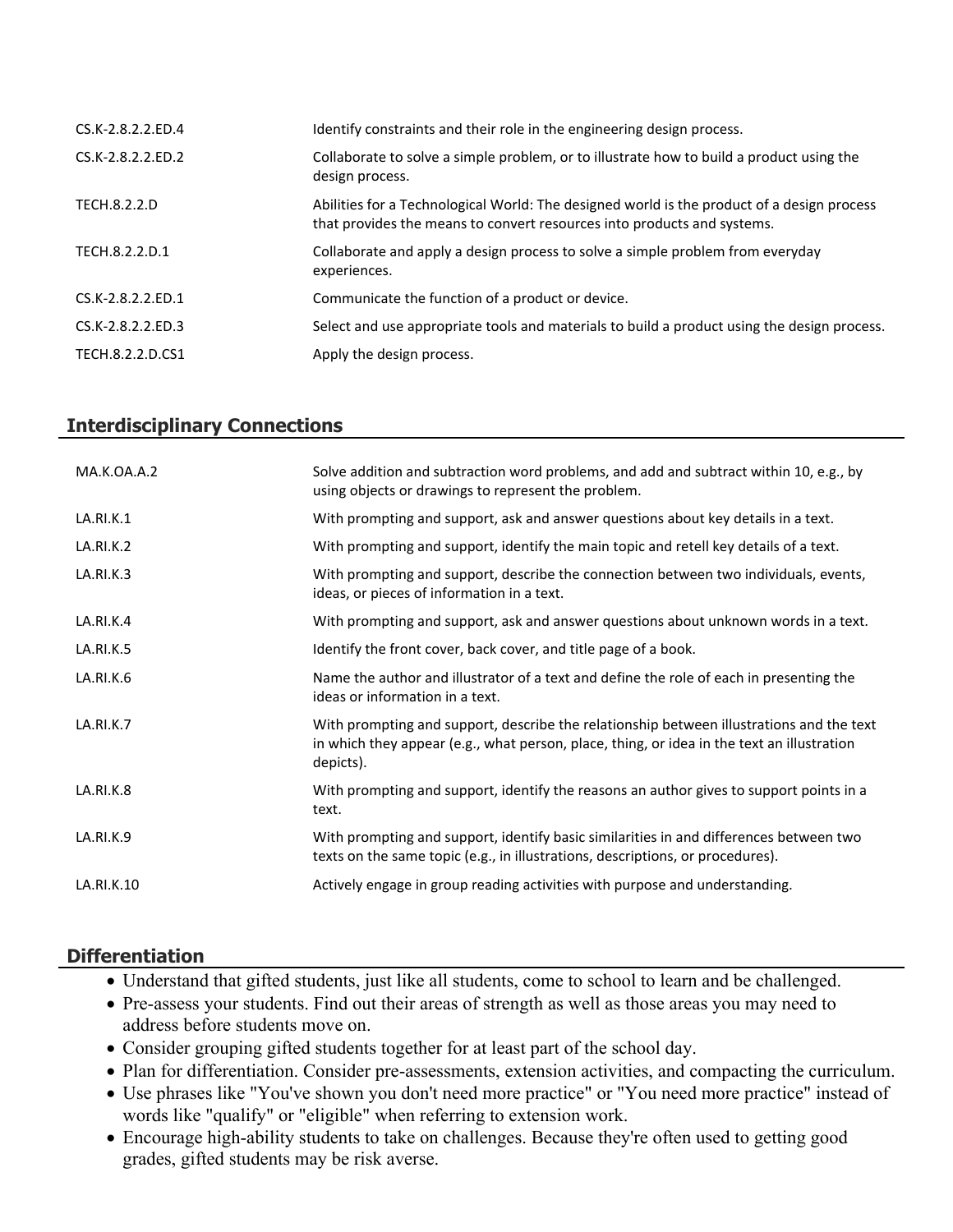#### **Definitions of Differentiation Components**:

- o Content the specific information that is to be taught in the lesson/unit/course of instruction.
- o Process how the student will acquire the content information.
- o Product how the student will demonstrate understanding of the content.
- o Learning Environment the environment where learning is taking place including physical location and/or student grouping

#### **Differentiation occurring in this unit:**

See differentiation suggestions in Instruction above, for struggling and advanced learners.

#### **Modifications & Accommodations**

Refer to QSAC EXCEL SMALL SPED ACCOMMOCATIONS spreadsheet in this discipline.

#### **Modifications and Accommodations used in this unit:**

IEP and 504 accommodations will be utilized.

#### **Benchmark Assessments**

**Benchmark Assessments** are given periodically (e.g., at the end of every quarter or as frequently as once per month) throughout a school year to establish baseline achievement data and measure progress toward a standard or set of academic standards and goals.

#### **Schoolwide Benchmark assessments:**

Aimsweb benchmarks 3X a year

Linkit Benchmarks 3X a year

DRA

#### **Additional Benchmarks used in this unit:**

Pre-test followed by interactive assessments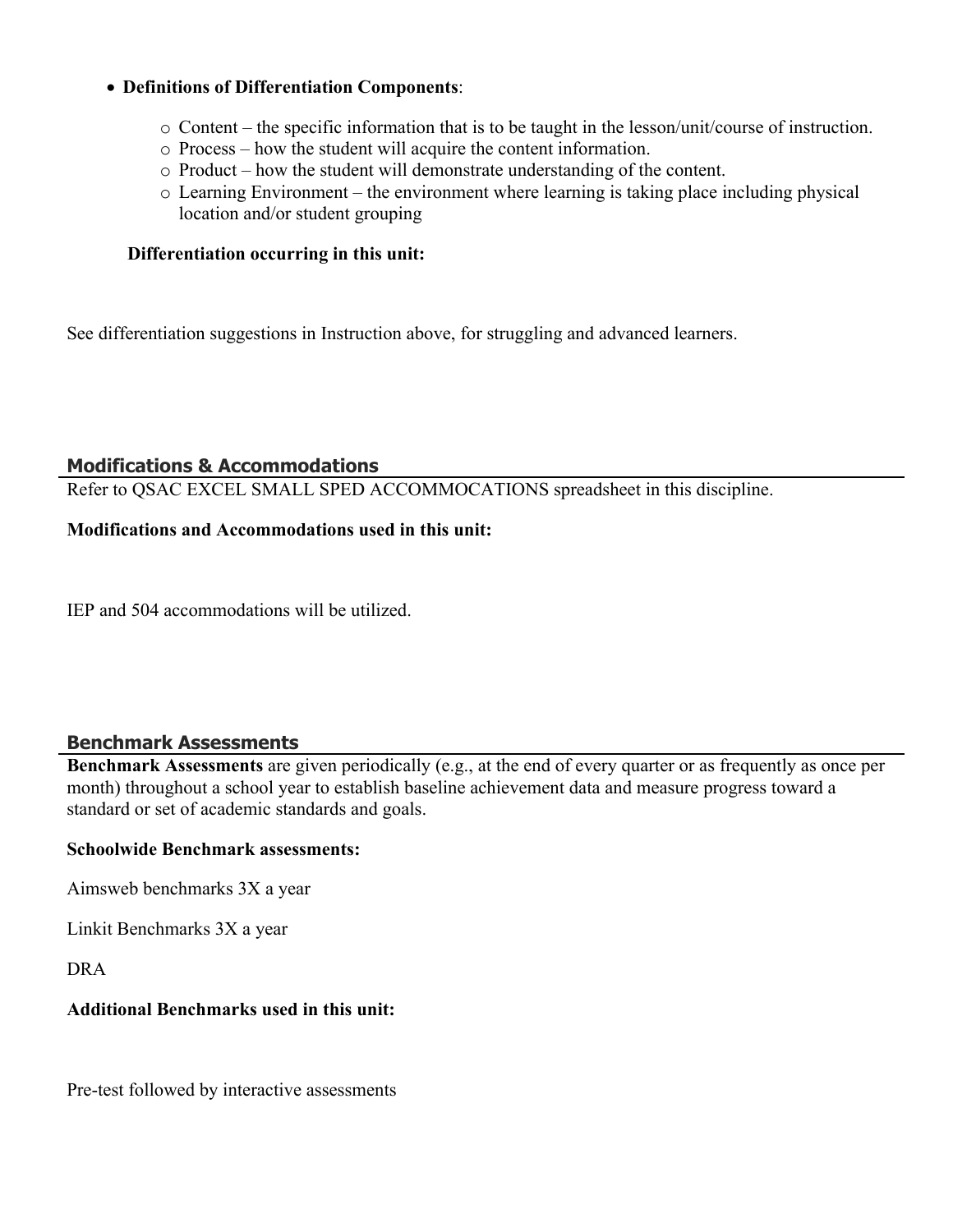#### **Formative Assessments**

Assessment allows both instructor and student to monitor progress towards achieving learning objectives, and can be approached in a variety of ways. **Formative assessment** refers to tools that identify misconceptions, struggles, and learning gaps along the way and assess how to close those gaps. It includes effective tools for helping to shape learning, and can even bolster students' abilities to take ownership of their learning when they understand that the goal is to improve learning, not apply final marks (Trumbull and Lash, 2013). It can include students assessing themselves, peers, or even the instructor, through writing, quizzes, conversation, and more. In short, formative assessment occurs throughout a class or course, and seeks to improve student achievement of learning objectives through approaches that can support specific student needs (Theal and Franklin, 2010, p. 151).

#### **Formative Assessments used in this unit:**

See assessments embedded in Instruction above.

#### **Summative Assessments**

**summative assessments** evaluate student learning, knowledge, proficiency, or success at the conclusion of an instructional period, like a unit, course, or program. Summative assessments are almost always formally graded and often heavily weighted (though they do not need to be). Summative assessment can be used to great effect in conjunction and alignment with formative assessment, and instructors can consider a variety of ways to combine these approaches.

#### **Summative assessments for this unit:**

See assessments embedded in Instruction above.

#### **Instructional Materials**

HMH Science Demensions program materials

Misc. items for hands on labs